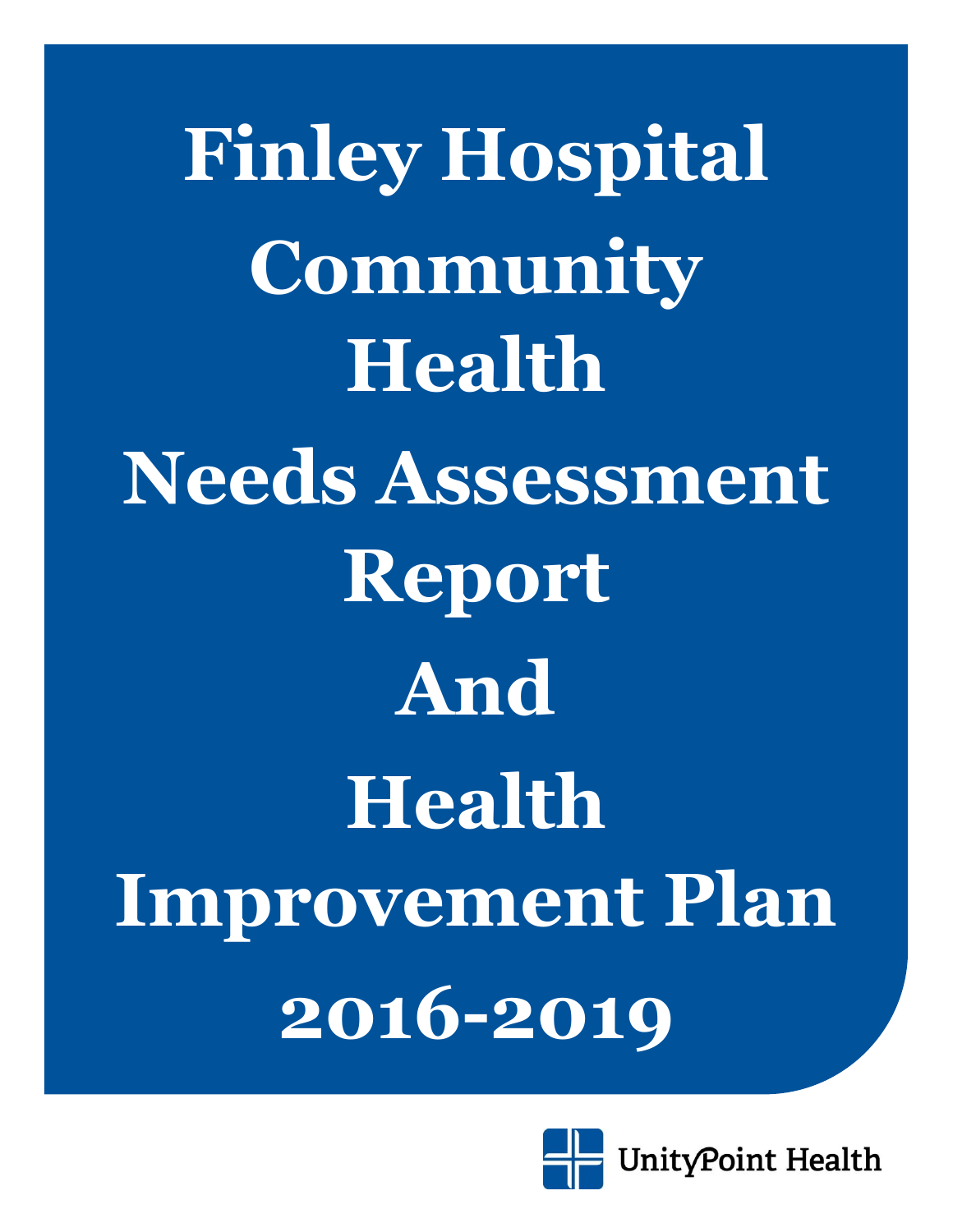# **Finley Hospital Community Health Needs Assessment (CHNA) And Health Improvement Plan (HIP) Report**

# **2016-2019**

# **Table of Contents**

| I.    | Introduction and Purpose                                       | Page 3  |
|-------|----------------------------------------------------------------|---------|
| Ш.    | Evaluation of Impact 2012-2015 Plan                            | Page 3  |
| III.  | Process and Methodology                                        | Page 4  |
| IV.   | Demographics                                                   | Page 9  |
| V.    | Dubuque County Health Data                                     | Page 10 |
| VI.   | Data Review                                                    | Page 11 |
| VII.  | <b>Health Needs Identified</b>                                 | Page 15 |
| VIII. | <b>Finley Community Health Needs Committee Recommendations</b> | Page 16 |
| IX.   | Barriers to Implementation                                     | Page 17 |
| Х.    | <b>Implementation Plan</b>                                     | Page 17 |
| XI.   | Summary/Conclusion                                             | Page 18 |

This report is published online and available at<http://www.unitypoint.org/dubuque>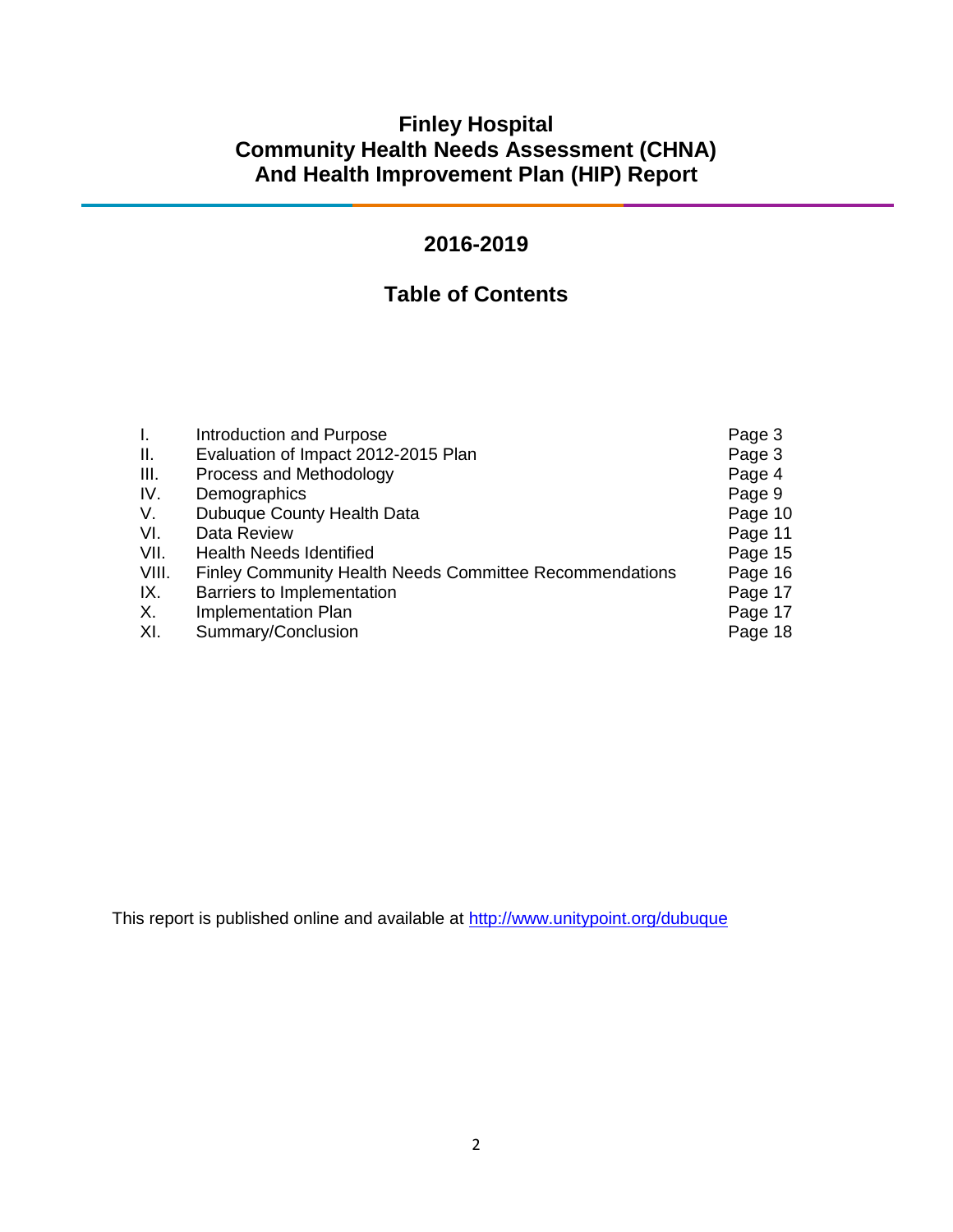## **I. Introduction**

Finley Hospital has been serving the Tri-State Community for well over 100 years. Throughout that time, Finley has become known as a "community hospital" dedicated to serving the residents of Dubuque and surrounding counties.

Part of being a community hospital is participation in the process of assessing the health needs of the entire community and then using that assessment to drive strategic planning. The Finley Strategic Plan then is grounded in the premise that Finley, through collaboration, will contribute to community partnerships to meet targeted community needs and formulate plans to impact future healthcare in the community.

## **Purpose**

This report is intended to inform the Tri-State community about the current status of healthcare and the services provided. When reading this report, community residents and stakeholders will understand the process and methodology used, the data reviewed, the needs identified, and recommendations for hospital leadership to be used for future planning

# **II. Evaluation of Impact 2012-2015 Plan**

UnityPoint Finley Hospital 2012-2015 Community Health Improvement Plan, in partnership with Dubuque County Community Health Improvement Plan focused on reducing the rate of binge drinking, obesity, healthy behaviors, and access to care. Through collaboration and partnerships Finley accomplished the following:

- Consistent membership within Dubuque Wellness Coalition
- Collaboration with Dubuque Pediatrics, PC for a Finley dietitian visit prescribed by pediatrician for overweight or obese children.
- Finley Babka Wellness/Kehl Diabetes Center partnered with HyVee Food Stores to offer diabetes education and support group meetings at no cost
- Promoted community wellness activities such as Let's Move, Go the Distance Day, Fall Fitness Day for students, Live Healthy Iowa, Iowa's Healthiest State Initiative, Grandview Gallop, and Reinventing the Family Meal
- Offered Diabetes Express; a two hour summary outlining the importance of healthy blood sugar control.
- Offered pre-diabetes 2-part classes for those at risk of developing diabetes.
- Offered incentive rewards for employee health and wellness activities
- Offered an 8 week mindful eating program *Am I Hungry?®*
- Offered calcium scoring as a community screening tool for health disease
- Developed Better Choices/Better Health and My Healthy Pathway programs
- Completed application to CMS to become a Certified Assistant Counselor (CAC) Organization
- Partnered with community leaders to review and ensure adequate mental health providers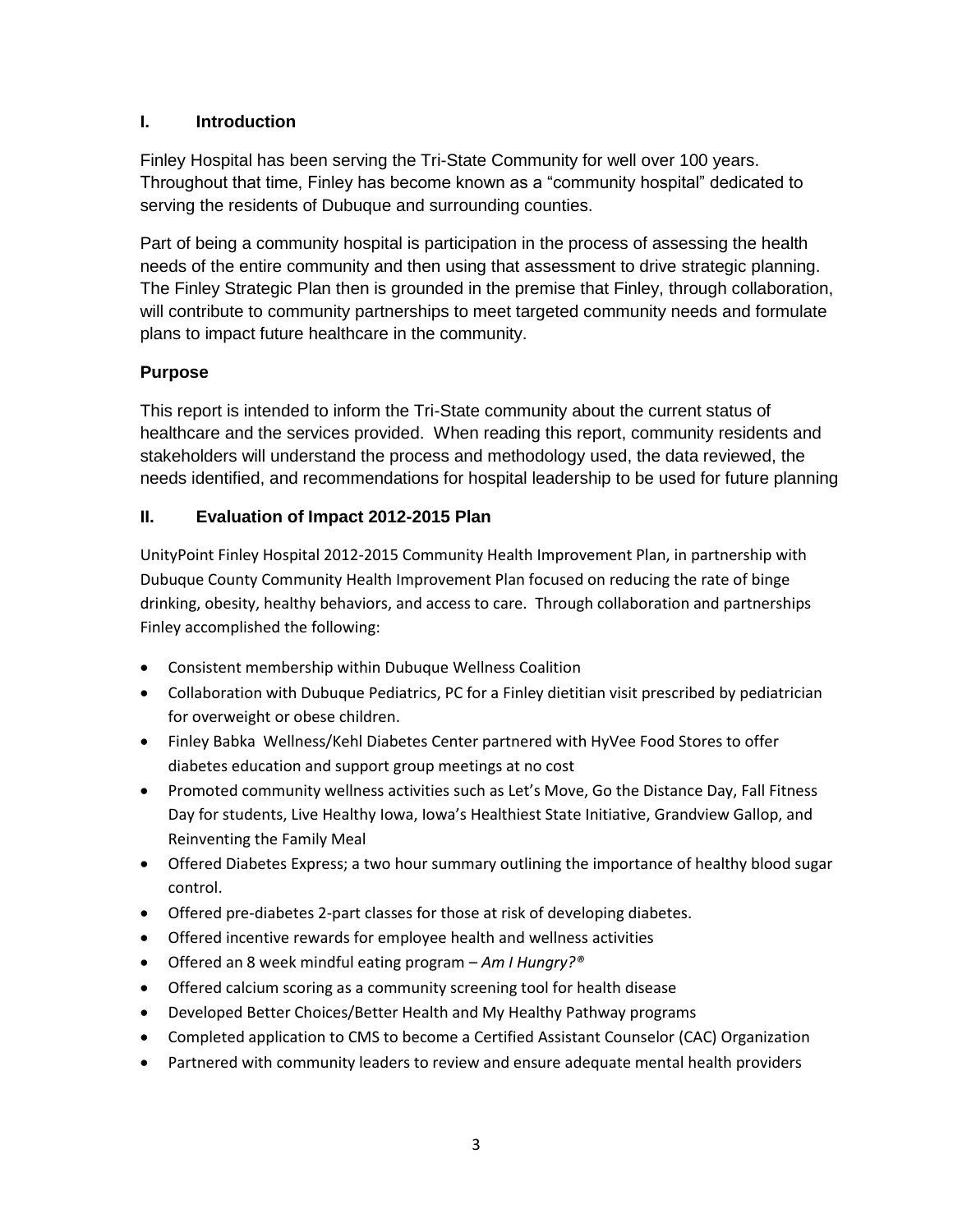## References

- Dubuque County Community Health Needs Assessment and Health Improvement Plan 2011- 2015
- UnityPoint Finley Hospital Community Health Needs Assessment Report and Health Improvement Plan 2012-2015

## **III. Process and Methodology**

This Community Health Needs Assessment (CHNA) process was started in 2014 with strong Finley Hospital representation in the Dubuque County Community Health Needs Assessment and Health Improvement Plan, which was completed and approved by Dubuque County Board of Health December 2015, approval by Iowa Department of Public Health February 2016.

# **A. Dubuque County CHNA HIP 2015**

The County CHNA-HIP process was structured around four components which drove the assessment. Finley Hospital, Mercy Medical Center, Dubuque Visiting Nurse Association, Dubuque County Health Department, and City Health Specialist formed a steering committee that would oversee this process.

The Four Health Focus Subcommittees are:

- Healthy Behaviors
- Environmental Health
- Transitions of Care
- Preventing the Spread of Disease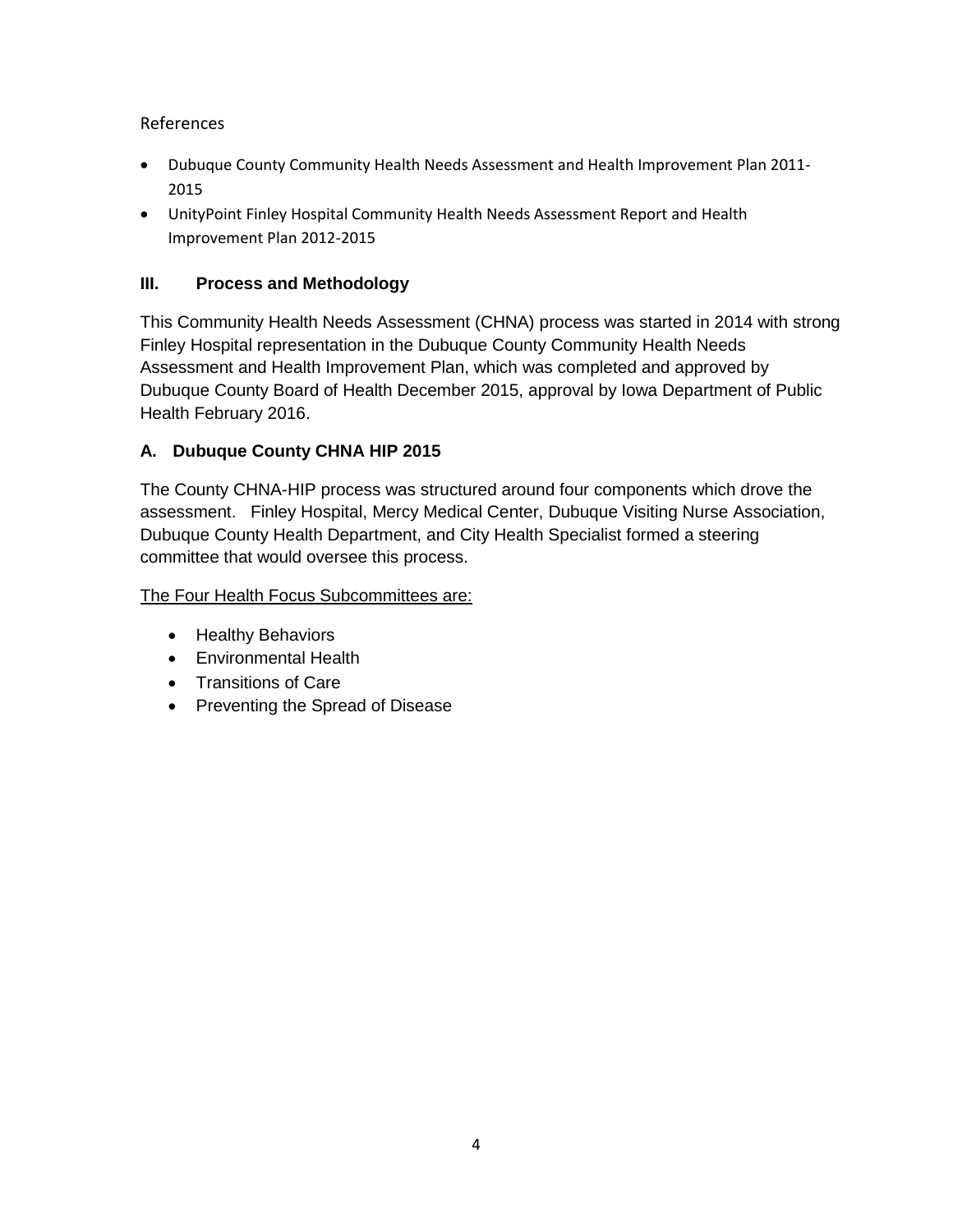The Steering Committee for the County CHNA-HIP is identified in the table below:

| <b>Task Force Leaders</b>                  | <b>Health Responsibility</b>  |  |
|--------------------------------------------|-------------------------------|--|
| Patrice Lambert, Director Dubuque County   | <b>County Public Health</b>   |  |
| Board of Health                            |                               |  |
| Mary Rose Corrigan, City of Dubuque Health | <b>Environmental Health</b>   |  |
| <b>Services Department</b>                 |                               |  |
| Stacey Killian, Director, Dubuque Visiting | <b>Transitions of Care</b>    |  |
| <b>Nurse Association</b>                   |                               |  |
| Julie Woodyard, Director, Crescent         | <b>Transitions of Care</b>    |  |
| <b>Community Health Center</b>             |                               |  |
| Cathy Tieskoetter, Dubuque Visiting Nurse  | Prevent the Spread of Disease |  |
| Association                                |                               |  |
| Art Roche, Mercy Medical Center            | <b>Healthy Behaviors</b>      |  |
| Michele Malone, Finley Hospital            | <b>Healthy Behaviors</b>      |  |

Each of the Steering Committee leaders convened community stakeholders to assess the assigned focus. Members of the Finley Hospital Management Team and the Dubuque VNA participated in each of the subcommittees.

County CHNA-HIP Participants (Finley/VNA Staff and Managers highlighted)

## **Dubuque County Board of Health Members**

Chairperson Richard Fairley, MD, MPH Tom Bechen Tim Daly Rhonda Healey Valerie Peckosh, DMD

Patrice Lambert-Executive Director, Dubuque County Health Department Bonnie Brimeyer-Assistant Health Administrator Elizabeth Willems-Office Assistant

### **Steering Committee Members**

Patrice Lambert-Executive Director Dubuque County Health Department Mary Rose Corrigan-City of Dubuque Health Services Stacey Killian-Director, Dubuque Visiting Nurse Association Julie Woodyard-Director Crescent Community Health Center Cathy Tieskoetter-Dubuque Visiting Nurse Association Art Roche-Mercy Medical Center Michele Malone-Finley Hospital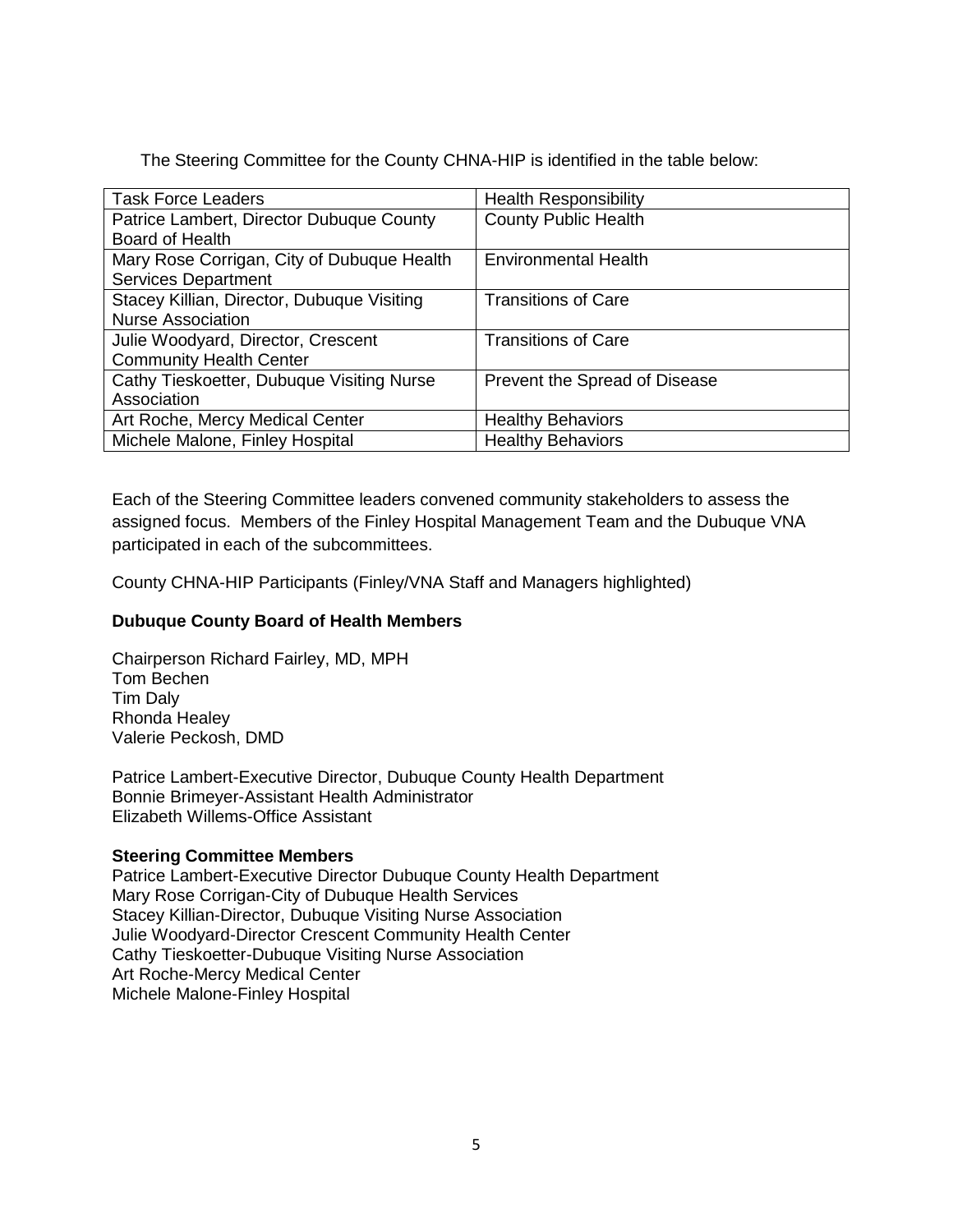#### **Healthy Behaviors Task Force Members**

Trish Kemp-Dubuque Visiting Nurse Association Cyd Klein-Dubuque Visiting Nurse Association Gina Dowling-Hillcrest Family Services/WIC Sherry McGinn-Hillcrest Family Services/Maternal Health Don Kroger-City of Dubuque Leisure Services Megan Horstmann-HyVee Dietician Amy Cordingley-HyVee Dietician Brian Scheil-HyVee Dietician Mary Nauman-Medical Associates Beth Broderick-Holy Family School District Amy Hawkins-Dubuque Community School District Vickie Gassman-Hillcrest Family Services Casey Breitbach-YMCA/YWCA Janna Beau-City of Dubuque Leisure Services Cynthia Sanders-NAACP Manisha Paudel-City of Dubuque Human Rights Department Jason Thieme-City of Asbury Parks Carolyn Scherf-ISU Extension Sue Greene-Helping Services of NE Iowa Health System Jen Stolka-Helping Services of NE Iowa

#### **Prevent the Spread of Disease Task Force Members**

Annette Hall-UCL Patricia Lehmkuhl-Infection Control, Finley Hospital Gail Gates-Infection Control, Mercy Medical Center Patty Dissell-Finley Hospital Sheila Knapp-Western Dubuque Community School District Rhonda Ramler-Dubuque Community School District Kathy Kane-Medical Associates Diane Link-Medical Associates Gayla Roarig-Sunnycrest Manor Ann Fessler-VA Clinic Dani Ettema-Heritage Manor Josh Feldmann-Mercy Family Pharmacy Tom Berger-Dubuque County Emergency Management Agency Angie Kutsch-Dubuque Family Practice Dr. Lawrence Hutchison-Tri State Family Practice Kathy Harris-Dyersville Family Practice Stacey Larrison-Crescent Community Health Center Julie Burgmeier-Clarke University Dr. Richard Fairley-Board of Health

#### **Transitions of Care Task Force Members**

Charlene Schrodt-Dubuque VNA Jacquie Zwack-Dubuque VNA Sally Roy-Mercy Medical Center Kim Hilby-Finley Hospital Barb Koepperick-Mercy Medical Center, Social Work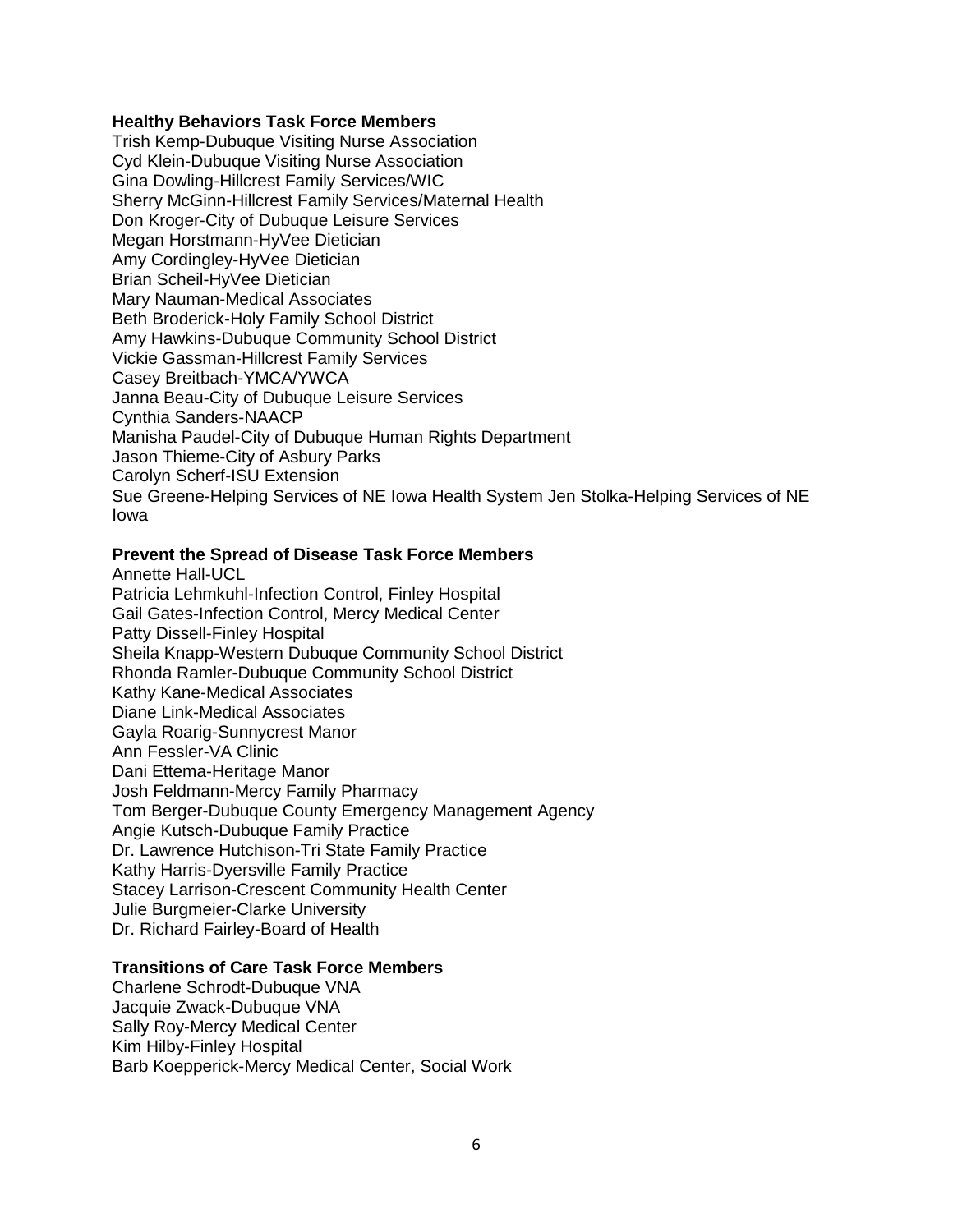Karen Vaassen- Finley Hospital Tilly Frommelt-Mercy Medical Center Angela Petsche-Crescent Community Health Center Brooke Gomez-Crescent Community Health Center Cindy Weidemann-Finley Hospital Dr. Darcy Putz-Dubuque Internal Medicine Matt Strela-Stonehill Adult Center Melissa Anderson-Hillcrest Family Services Brittany Hubanks-Dubuque VNA

## **Environmental Health Task Force Members**

Sue Miller-Iowa Department of Natural Resources Liz Kemp-MSA Travis Kemp-TW Excavation Eric Schmechel-Dubuque Soil and Water Conservation District Lalith Jayawickrama-University of Dubuque Environmental Science David Koch-University of Dubuque Environmental Science Cori Burbach-Sustainability Coordinator, City of Dubuque Carolyn Scherf-ISU Extension Megan Martin-Project Concern Tim Link-City of Dubuque Health Services Bonnie Brimeyer-Dubuque County Health Brian Preston-Dubuque County Conservation

## **Dubuque County CHNA-HIP Timeline and Process:**

- Steering Committee is formed at the request of the County Board of Health to provide leadership and oversee process. (October 2014)
- Four focus subcommittees are formed, chaired by members of the Steering Committee (October 2014)
- Each subcommittee does SWOT analysis, statistical analysis, identification of problems and needs, and finally select one to three areas for consideration as elements in the county health improvement plan (HIP). (October 2014-March 2015)
- Three Community Cafes were held throughout the county and a community survey was implemented to allow for public input into the process of identifying problems, needs, and solutions. (January 2016-May 2016)
- Steering Committee narrows the list of possible HIP objectives to a more focused list. (October 2015)
- Steering Committee presents report to the County Board of Health including problems, needs, and recommendations for the 5-year health improvement plan. (December 2015)
- Final Dubuque County CHNA-HIP report approved by Board of Health and submitted to Iowa Department of Public Health. (February 2016)

Detailed information on each of the four subcommittee' work—including the SWOT analysis, data reviewed, and all community needs identified—are available in the Dubuque County CHNA-HIP report found at:

<http://www.dubuquecountyhealth.com/ClinicalServicesPrograms/communityhealthplanning.htm>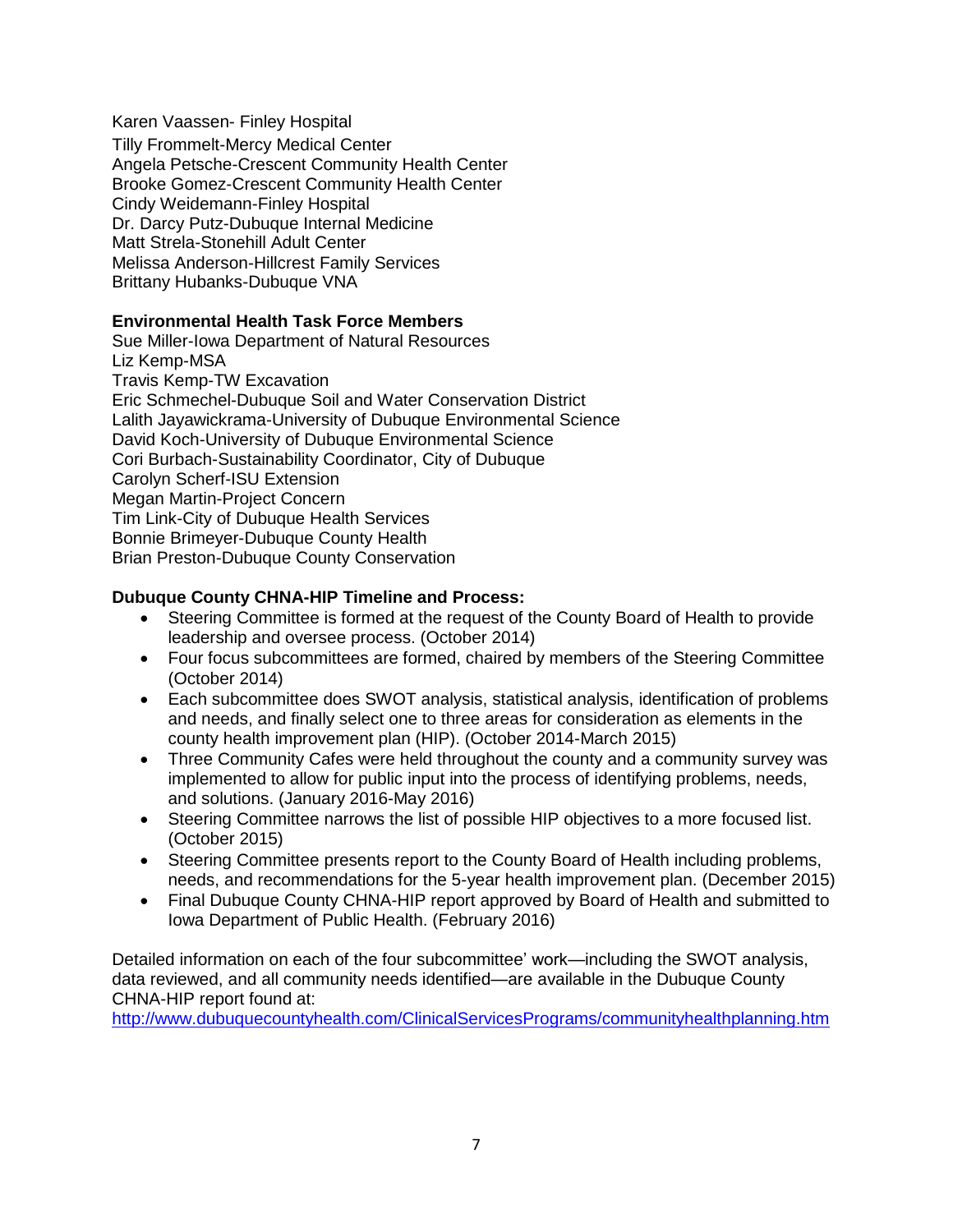## **Health Needs Identified by Dubuque County Stakeholder Subcommittees:**

- *A. Healthy Behaviors Subcommittee*
	- 1. 10% of adults in Dubuque County smoke, compared to 14% five years ago (County Health rankings)
	- 2. 29% of adults in Dubuque County are obese, compared to 26% four years ago. (County Health Rankings)
	- 3. 20.50% of Dubuque County adults (18+) self-report no leisure time physical activity, compared to 24.54% for Iowa (Dubuque County Health Portrait)
	- 4. 23.95% of Dubuque County residents live in census tracts designated as food deserts (low access to a large grocery store/supermarket), compared to 22.71% for Iowa. (Dubuque County Health Portrait)
	- 5. The percentage of Dubuque County adults (20+) with diagnosed diabetes has climbed each year from 6.1% in 2004 to 7.9% in 2010. (Dubuque County Health Portrait)
	- 6. 27% of Dubuque County adults (20+) self-reported in 2010 that they have a Body Mass Index (BMI) greater than 30.0 (indicating obesity), compared to 29.29% for Iowa. This percentage grew from 24.5% in Dubuque County in 2004. In 2010 Dubuque County, 29.1% of males and 25.7% of females reported BMIs in obesity range. (Dubuque County Health Portrait)
- *B. Prevent the Spread of Disease Subcommittee*
	- 1. 78.70% of the Dubuque County population never screened for HIV/AIDS. (Dubuque County Health Portrait)
	- 2. Sexually Transmitted Diseases increased from 308 to 402 from 2011-2015. (County Health Rankings)
	- 3. 68.5% of Dubuque County residents 65+ have received pneumonia vaccination. (Dubuque County Health Portrait)
	- 4. In 2014 there were 208 Shigellosis compared to 57 in 2010. (IDPH County Vital Events)
	- 5. In 2014 there were 193 Lyme Disease compared to 89 in 2010. (IDPH County Vital Events)
	- 6. From 1999-2008, total cases of TB in Iowa were 449, which 13 were in Dubuque County. (IDPH TB Control Program)
- *C. Transitions of Care Subcommittee*
	- 1. 9% of adults in Dubuque County are uninsured. (County Health Rankings)
	- 2. 3% of Dubuque County respondents reported having tried to kill themselves in the past 12 months. (County Health Rankings)
	- 3. 226 Total Physicians in Dubuque County. (Iowa Health Fact Book)
	- 4. 7.5% of adults in Dubuque County did not see a doctor due to cost. (Community Health Status Indicators)
	- 5. 4,149 children 0-21 have a documented Medical Home in Dubuque County. (CAReS FFY14 Annual Report)
	- 6. 2,470 children 0-21 have a documented Dental Home in Dubuque County. (CAReS FFY14 Annual Report)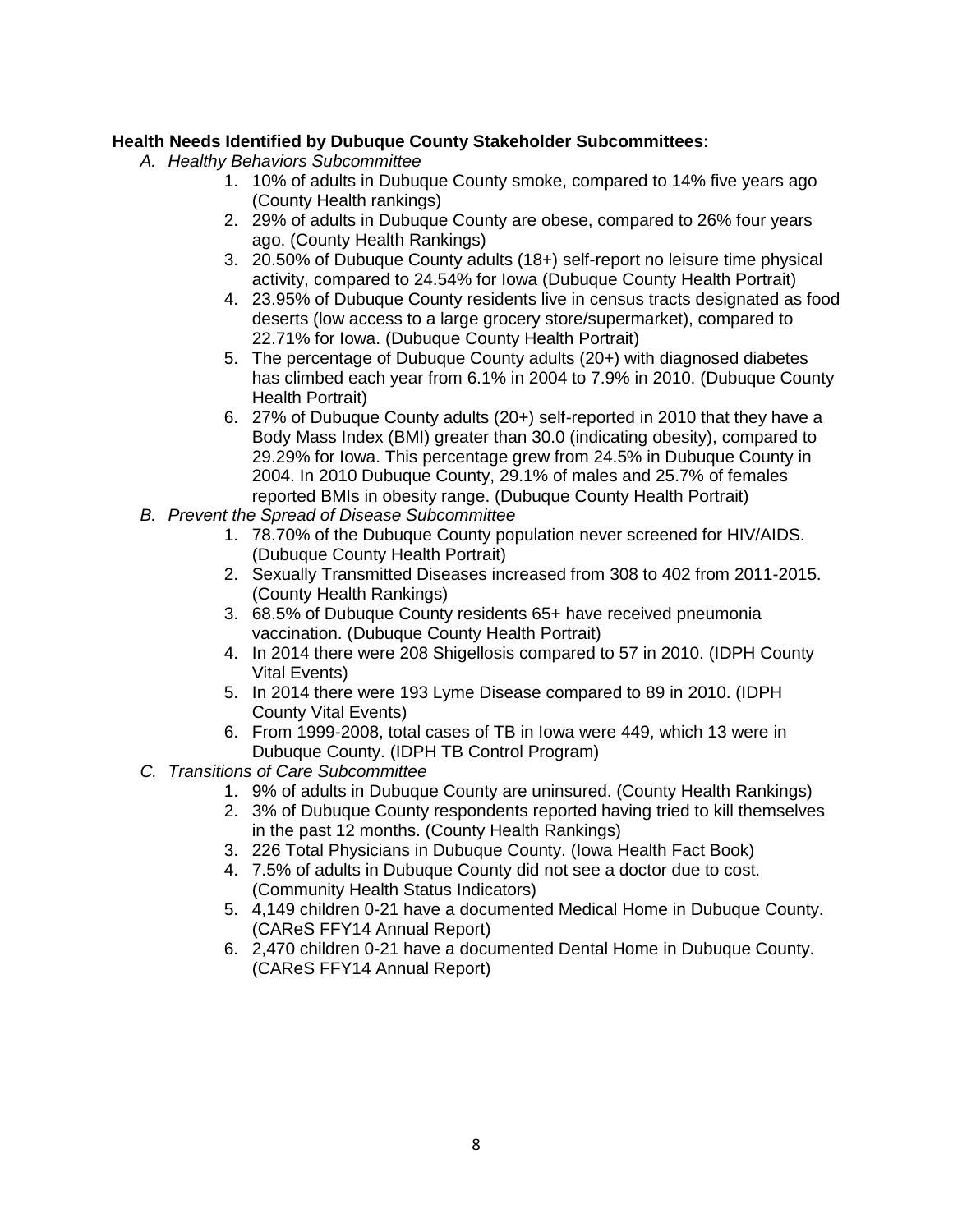- *D. Environmental Health Subcommittee*
	- 1. Dubuque County and the entire state of Iowa is a red-zone for radon, meaning there is a predicted average indoor radon screening level greater than 4 pCI/L. (IDNR)
	- 2. The childhood lead poisoning rate has decreased in the City of Dubuque from 10.8% city wide in 1997 to 1.6% in 2014. (IDPH/City of Dubuque Health Services)
	- 3. Public survey revealed much interest in walking and biking paths and their connections throughout the community. 2015 Community Survey)

The final County Health Improvement Plan approved by the County Board of Health included the following goals:

- 1. Reduce obesity among Dubuque County adults to 27% by June 30, 2020.
- 2. Improve communication and education of communicable diseases between public health and health care providers.
- 3. Reduce non-emergent Emergency Department (ED) use by 2% each year.
- 4. Increase access to care for mental health services.
- 5. Improve water quality.
- 6. Reduce residential and neighborhood environmental health risks.
- 7. Improve residential living environments.

The County Steering Committee reviewed the recommendations from each subcommittee and determined that the seven goals listed above would be the County Health Improvement Plan for 2015-2020.

Though many other issues and needs were identified by each stakeholder subcommittee, they were not included in the County Health Improvement Plan because of competing projects or priorities in the community, lead organization not available, or lack of community or public support.

### **The Finley Hospital Community Needs Assessment Process**

Finley Hospital Administrative Team formed a Community Health Needs Assessment Committee with the goal to complete and submit the Finley CHNA report with recommendations to Finley President and CEO David Brandon and Finley Board of Health for approval by December 2015. The Patient Accountability and Affordable Care Act require all hospitals to complete a community needs assessment by December 31, 2015.

### **The Finley CHNA Committee members are:**

- Stacey Killian-Chair, Director, Dubuque Visiting Nurse Association
- Michele Malone, Director, Community Wellness
- Pat Lehmkuhl, Finley Infection Preventionist
- Mike Kelly, Director, Wendt Cancer Center
- Cindy Weidemann, Risk Manager & Safety Officer
- Tim Ahlers, COO

Since Finley Hospital had a strong presence in the County CHNA-HIP 2015-2020 process, the Finley CHNA Committee used that report as a starting point. The committee reviewed the Dubuque County CHNA-HIP report as well as information from other counties in the Finley Hospital service area and more recent community data. After reviewing all information, the Finley Committee reviewed and prioritized top three needs.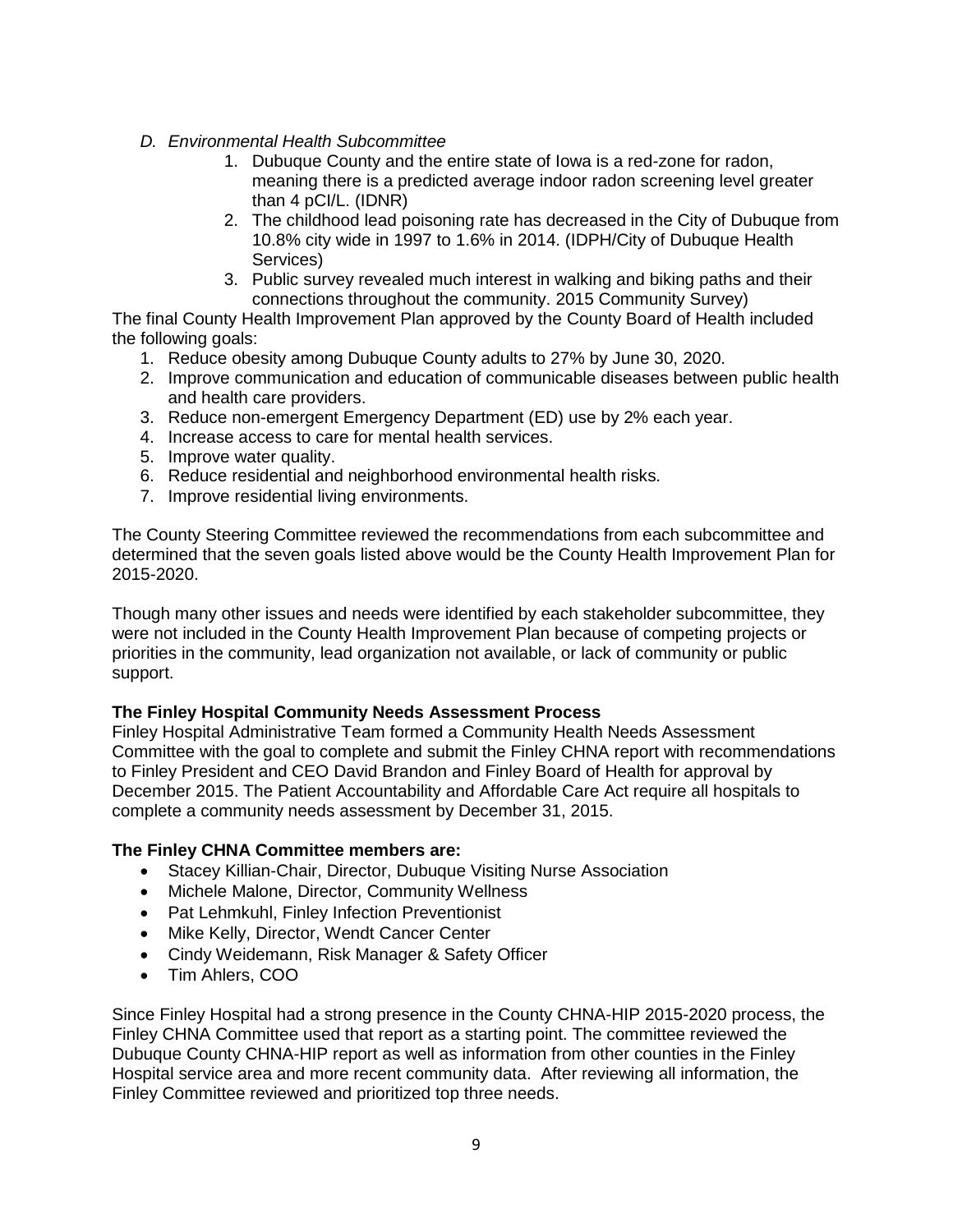#### **Definition of Community and Service Area**

The Finley Hospital serves people residing within a 50-mile radius of Dubuque, Iowa. The major service area is Dubuque County, but also includes Jackson and Clayton Counties Iowa, Grant County Wisconsin, and Jo Daviess County Illinois.

For the purposes of this community assessment, the Finley CHNA committee reviewed information from all five counties but decided to primarily focus on Dubuque County.

#### Description of the Community

Dubuque County Iowa lies on the banks of the Mississippi River. As the most eastern Iowa County, it has the unique combination of being both urban and rural. The City of Dubuque is the  $10<sup>th</sup>$  largest metropolitan area in Iowa but, likewise, Dubuque County has a strong agriculture industry that significantly contributes to the financial stability of the community. The community has a strong commitment to education with three colleges/universities and a community college. Strong leadership in both city and county government has resulted in a strong infrastructure that has proved to be a favorable climate for economic growth and business development over the last 20 years.

This financial boom is both the cause and the result of the successful migration of businesses to Dubuque. This strong employment climate has reduced Dubuque County's unemployment rate to 3.7% compared to 3.5% for Iowa statewide and 5.0% national rate.

Despite the County's economic upturn, there are still many Dubuque families living at or near poverty level. Since the VNA serves many families struggling with basic needs and helps these families with access health care, the reality of poverty on the health status of these families is clearly evident. Data from across the U.S. shows the effect of poverty on increasing chronic illnesses; that trend is supported by the local Dubuque County data.

| Indicator/Data 2014 unless    | <b>Dubuque County</b> | State of Iowa |
|-------------------------------|-----------------------|---------------|
| otherwise noted               |                       |               |
| Population                    | 96,370                | 3,107,126     |
| Population percent changes    | 2.9%                  | 2.0%          |
| 2010-2014                     |                       |               |
| Percent of population under 5 | 6.1%                  | 6.3%          |
| years old                     |                       |               |
| Percent of population under   | 23.1%                 | 23.4%         |
| 18 years old                  |                       |               |
| Percent of population over 65 | 16.2%                 | 15.8%         |
| years old                     |                       |               |
| Percent of population female  | 50.6%                 | 50.3%         |
| White persons, percent        | 93.7%                 | 92.1%         |
| Black persons, percent        | 3.0%                  | 3.4%          |
| American Indian and Alaskan   | 0.2%                  | 0.5%          |
| Native, percent               |                       |               |
| Asian persons, percent        | 1.4%                  | 2.2%          |
| Hispanic or Latino origin,    | 2.2%                  | 5.6%          |

## IV. **Demographics (data [http://quickfacts.census.gov](http://quickfacts.census.gov/)**)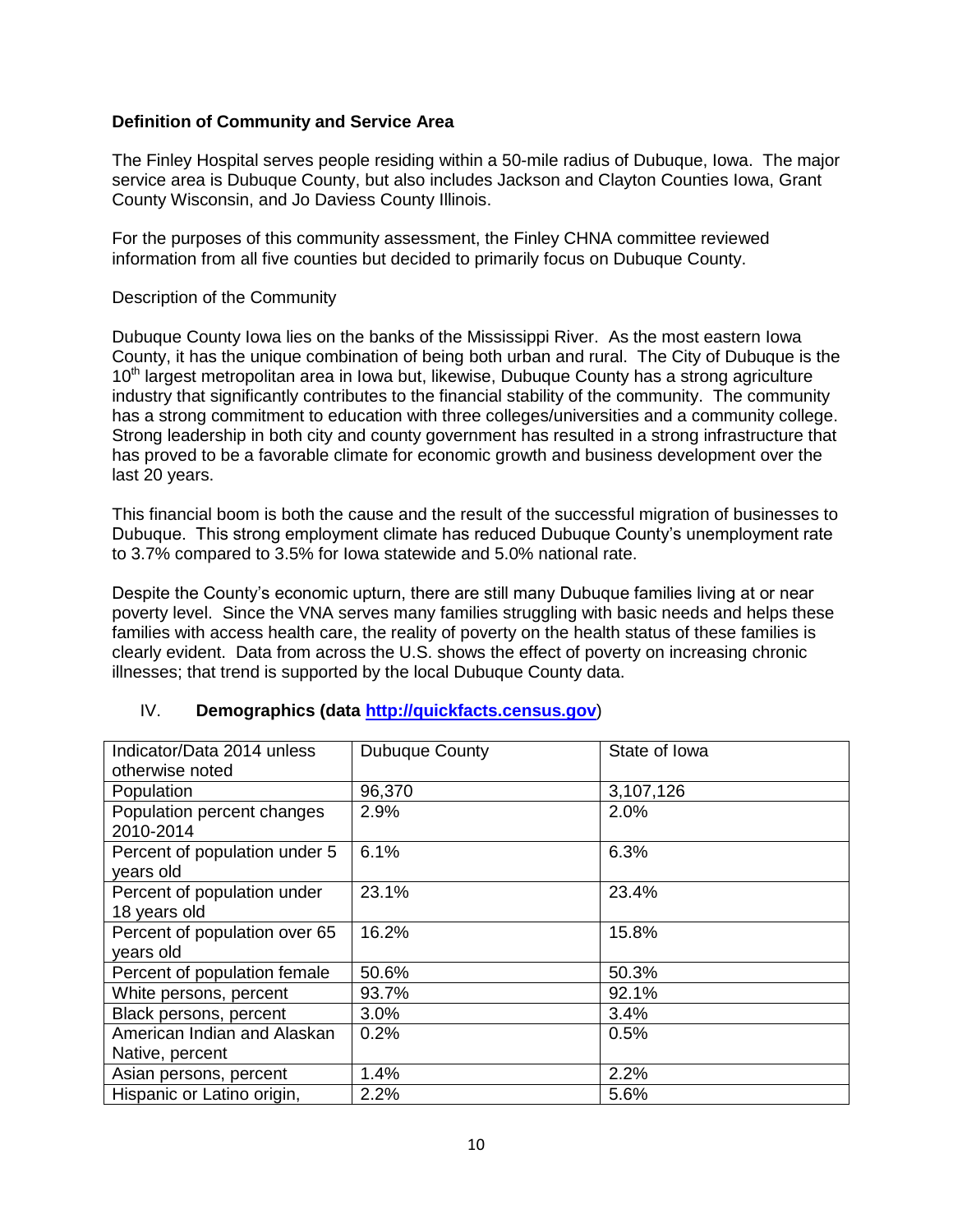| percent                                                 |                       |                      |
|---------------------------------------------------------|-----------------------|----------------------|
| Persons living in same house                            | 86.4%                 | 84.8%                |
| 1 yr. and older, percent, 2009-                         |                       |                      |
| 2013                                                    |                       |                      |
| Foreign board persons,                                  | 1.9%                  | 4.5%                 |
| percent, 2009-2013                                      |                       |                      |
| Language other than English                             | 3.1%                  | 7.2%                 |
| spoken at home                                          |                       |                      |
| Indicator/Data (data 2013<br>unless otherwise noted)    | <b>Dubuque County</b> | <b>State of lowa</b> |
| High School graduates,                                  | 91.4%                 | 91.0%                |
| percent persons 25 yrs. +,                              |                       |                      |
| 2009-2013                                               |                       |                      |
| Bachelor's degree, percent                              | 27.1%                 | 25.7%                |
| persons 25 yrs. +, 2009-2013                            |                       |                      |
| Veterans, 2009-2013                                     | 7,057                 | 226,175              |
| Homeownership rate, 2009-                               | 73.0%                 | 72.2%                |
| 2013                                                    |                       |                      |
| Median value of owner-                                  | \$145,900             | \$124,300            |
| occupied housing units (2009-                           |                       |                      |
| 2013)                                                   |                       |                      |
| Persons below poverty level,                            | 10.9%                 | 12.4%                |
| percent, 2009-2013                                      |                       |                      |
| Retail sales, 2007 (\$1000)                             | \$15,538              | \$13,172             |
| Land area (2010) square                                 | 608.31                | 55,857.13            |
| miles                                                   |                       |                      |
| Persons per square miles                                | 154.0                 | 54.5                 |
| 2010 data                                               |                       |                      |
| IV. Dubuque County Health<br>Data*(Ranked 12 of 99 lowa | <b>Dubuque County</b> | <b>State of lowa</b> |
| <b>Counties)</b>                                        |                       |                      |
| (Significant data                                       |                       |                      |
| highlighted in yellow)                                  |                       |                      |
| Premature death                                         | 5,080                 | 5,911                |
| Percent poor to fair health                             | 10%                   | 11%                  |
| Poor physical days                                      | 2.3                   | 2.8                  |
| Poor mental health days                                 | 1.9                   | 2.6                  |
| Low birth weight                                        | 5.9%                  | 6.8%                 |
| Adult smoking                                           | 10%                   | 18%                  |
| Adult obesity                                           | 29%                   | 30%                  |
| Physical Inactivity                                     | 21%                   | 24%                  |
| Excessive drinking                                      | 31%                   | 20%                  |
| Motor vehicle crash death rate                          | 19%                   | 23%                  |
| Sexually transmitted diseases                           | 402                   | 370                  |
| Teen birth rate                                         | 27                    | 30                   |
| Uninsured                                               | 8%                    | 10%                  |
| Primary care physicians                                 | 1,251:1               | 1,375:1              |
| Preventable hospital stays                              | 54                    | 56                   |
| Diabetic screening                                      | 95%                   | 89%                  |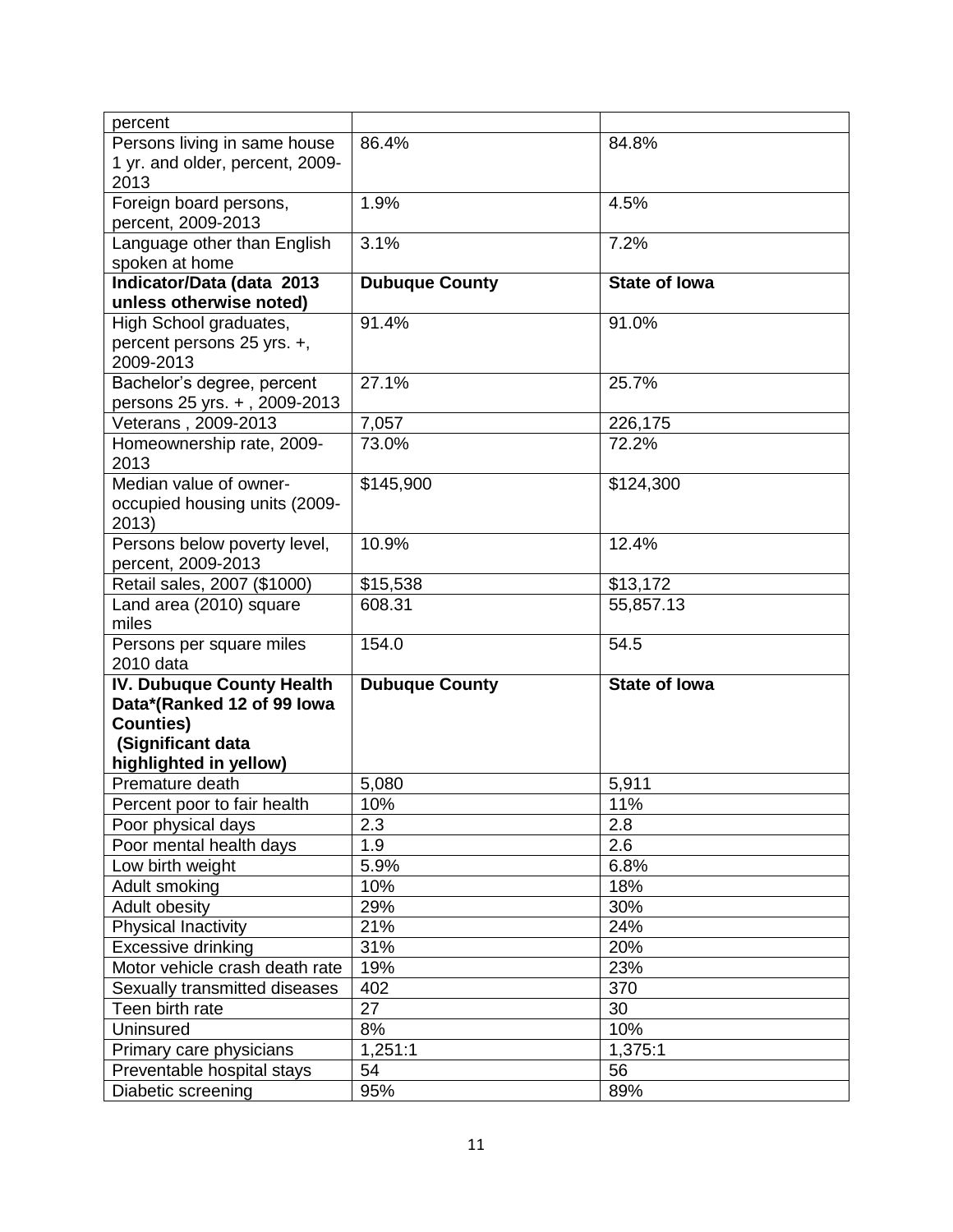| Mammography screening      | 76.5%          | 66.4%         |
|----------------------------|----------------|---------------|
| Children in poverty        | 15%            | 16%           |
| Income inequality          | 3.8            | 4.2           |
| Children in single-parent  | 27%            | 29%           |
| households                 |                |               |
| Dubuque County Health Data | Dubuque County | State of Iowa |
| Violent crime rate         | 173.3          | 266           |
| Limited access to healthy  | 9%             | 6%            |
| foods                      |                |               |
| Fast food restaurants      | 47%            | 44%           |

• Robert Woods Johnson Health Rank Data 2015 at [http://www.countyhealthrankings.org](http://www.countyhealthrankings.org/)

#### **V. Data Review**

Dubuque County Health Indicators (from Dubuque County CHNA-HIP report)

Indicator: Stroke Mortality Time Period: 2006-2010 County Measure: 44.5 deaths per 100,000 (Adj. To 2000 population) Iowa Measure: 40.4 Source: 2013 Iowa Health Fact Book

Indicator: COPD Mortality Time Period: 2006-2010 County Measure: 44.8 deaths per 100,000 (Adj. To 2000 population) Iowa Measure: 50.7 Source: 2013 Iowa Health Fact Book

Indicator: Pneumonia/Flu Mortality Time Period: 2006-2010 County Measure: 20.0 deaths per 100,000 (Adj. To 2000 population) Iowa Measure: 16.0 Source: 2013 Iowa Health Fact Book

Indicator: Diabetes Mortality Time Period: 2006-2010 County Measure: 12.4 deaths per 100,000 (Adj. To 2000 population) Iowa Measure: 20.1 Source: 2013 Iowa Health Fact Book

Indicator: Atherosclerosis Mortality Time Period: 2006-2010 County Measure: 6.2 deaths per 100,000 (Adj. To 2000 population) Iowa Measure: 4.2 Source: 2013 Iowa Health Fact Book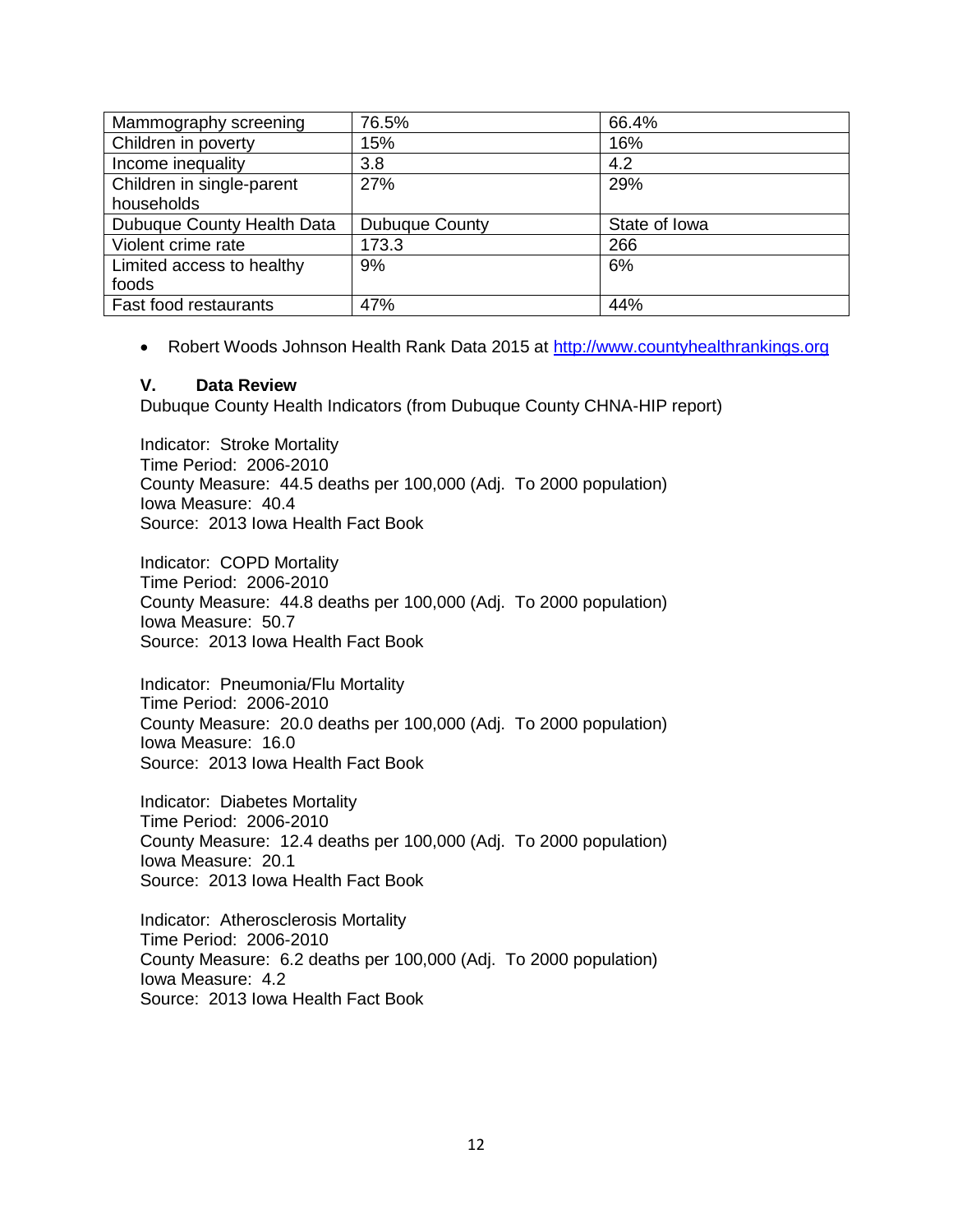Indicator: All Cancer Incidences Time Period: 2006-2010 County Measure: 488.7 cases per 100,000 (Adj. To 2000 population) Iowa Measure: 483.6 Source: 2013 Iowa Health Fact Book

Indicator: All Cancer Mortality Time Period: 2006-2010 County Measure: 179.8 deaths per 100,000 (Adj. To 2000 population) Iowa Measure: 178.4 Source: 2013 Iowa Health Fact Book

Indicator: Prostate Cancer Incidence Time Period: 2006-2010 County Measure: 154.8 cases per 100,000 (Adj. To 2000 population) Iowa Measure: 137.7 Source: 2013 Iowa Health Fact Book

Indicator: Prostate Cancer Mortality Time Period: 2006-2010 County Measure: 18.9 deaths per 100,000 (Adj. To 2000 population) Iowa Measure: 23.1 Source: 2013 Iowa Health Fact Book

Indicator: Lung Cancer Incidence Time Period: 2006-2010 County Measure: 64.8 cases per 100,000 (Adj. To 2000 population) Iowa Measure: 72.8 Source: 2013 Iowa Health Fact Book

Indicator: Lung Cancer Mortality Time Period: 2006-2010 County Measure: 51.0 deaths per 100,000 (Adj. To 2000 population) Iowa Measure: 52.6 Source: 2013 Iowa Health Fact Book

Indicator: Female Breast Cancer Incidence Time Period: 2006-2010 County Measure: 122.4 cases per 100,000 (Adj. To 2000 population) Iowa Measure: 130.1 Source: 2013 Iowa Health Fact Book

Indicator: Female Breast Cancer Mortality Time Period: 2006-2010 County Measure: 22.6 deaths per 100,000 (Adj. To 2000 population) Iowa Measure: Source: 2013 Iowa Health Fact Book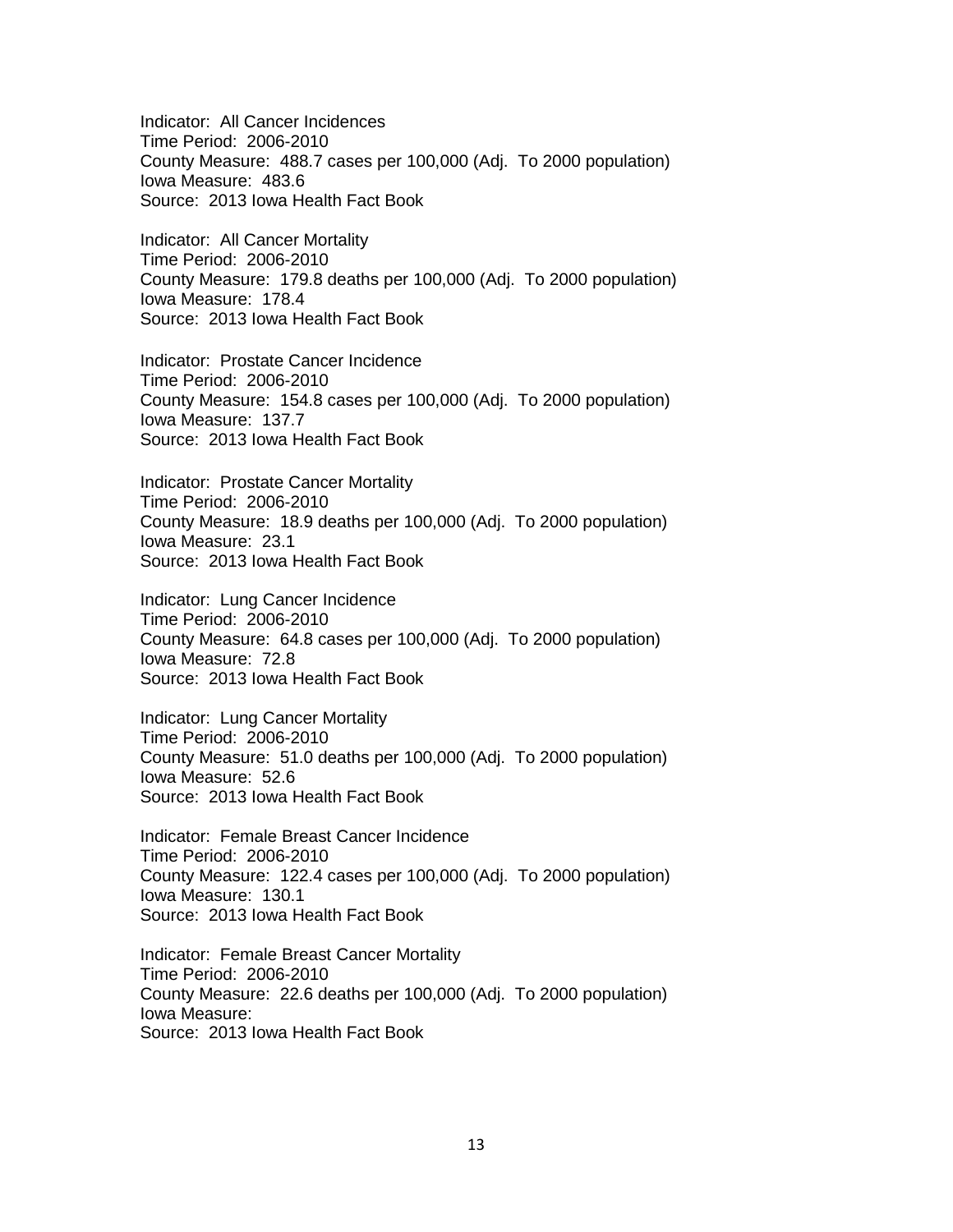Indicator: Colorectal Cancer Incidence Time Period: 2006-2010 County Measure: 38.0 cases per 100,000 (Adj. To 2000 population) Iowa Measure: 47.2 Source: 2013 Iowa Health Fact Book

Indicator: Colorectal Cancer Mortality Time Period: 2006-2010 County Measure: 14.1 deaths per 100,000 (Adj. To 2000 population) Iowa Measure: 16.1 Source: 2013 Iowa Health Fact Book

Indicator: Non-Hodgkin's Lymphoma Incidence Time Period: 2006-2010 County Measure: 25.0 cases per 100,000 (Adj. To 2000 population) Iowa Measure: 22.8 Source: 2013 Iowa Health Fact Book

Indicator: Non-Hodgkin's Lymphoma Mortality Time Period: 2006-2010 County Measure: 7.6 deaths per 100,000 (Adj. To 2000 population) Iowa Measure: 7.0 Source: 2013 Iowa Health Fact Book

Indicator: Skin Melanoma Incidence Time Period: 2006-2010 County Measure: 28.3 cases per 100,000 (Adj. To 2000 population) Iowa Measure: 21.0 Source: 2013 Iowa Health Fact Book

Indicator: Skin Melanoma Mortality Time Period: 2006-2010 County Measure: 2.5 deaths per 100,000 (Adj. To 2000 population) Iowa Measure: 2.6 Source: 2013 Iowa Health Fact Book

Indicator: Heart Disease Mortality Time Period: 2006-2010 County Measure: 176.6 deaths per 100,000 (Adj. To 2000 population) Iowa Measure: 164.0 Source: 2013 Iowa Health Fact Book

Indicator: Alcohol Binge Drinking-11<sup>th</sup> grade Time Period: 2008-2014 County Measure: 20.8% 1 or more times in last 30 days Source: Iowa Youth Survey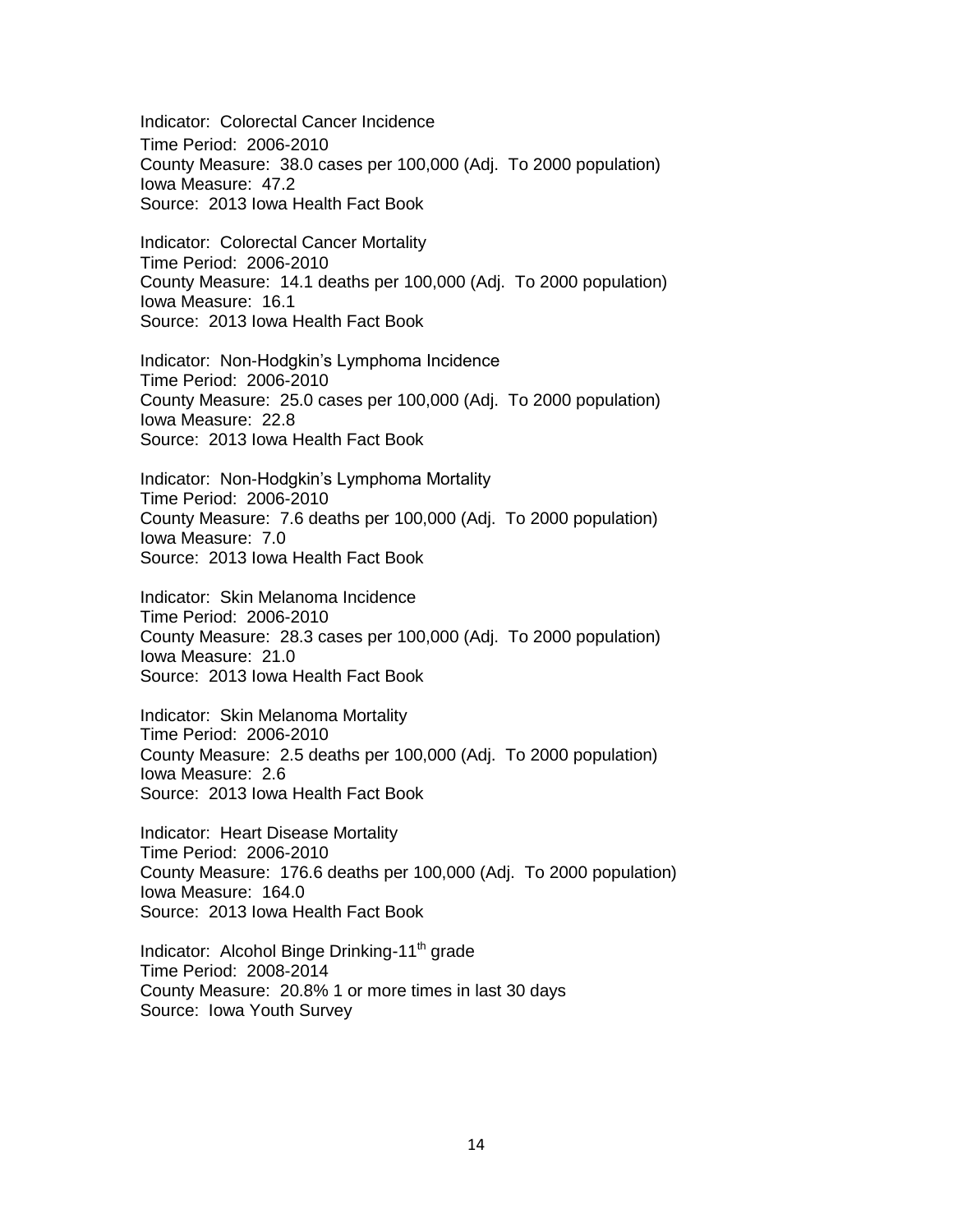Indicator: Marijuana Use-11<sup>th</sup> grade Time Period: 2008-2014 County Measure: 16.3% 1 or more times in last 30 days Source: Iowa Youth Survey

Indicator: Cigarette Use-11<sup>th</sup> grade Time Period: 2008-2014 County Measure: 8.3% 1 or more times in last 30 days Source: Iowa Youth Survey

Indicator: Suicide Attempt-11<sup>th</sup> grade Time Period: 2008-2014 County Measure: 15.0% ever tried Source: Iowa Youth Survey

Indicator: Children's hawk-I and Medicaid Coverage Time Period: April 2015 County Measure: 22.9% Iowa Measure: 24.3% Source SCHIP website

Indicator: Low Birthrate Time Period: 2015 County Measure: 5.9% Iowa Measure: 6.8% Source: County Health Rankings

Indicator: Adult Smoking Time Period: 2015 County Measure: 10.0% Iowa Measure: 18% Source: County Health Rankings

Indicator: Adult Obesity Time Period: 2015 County Measure: 29.0% Iowa Measure: 30% Source: County Health Rankings

Indicator: Adult Binge Drinking Time Period: 2015 County Measure: 31% Iowa Measure: 20% Source: County Health Rankings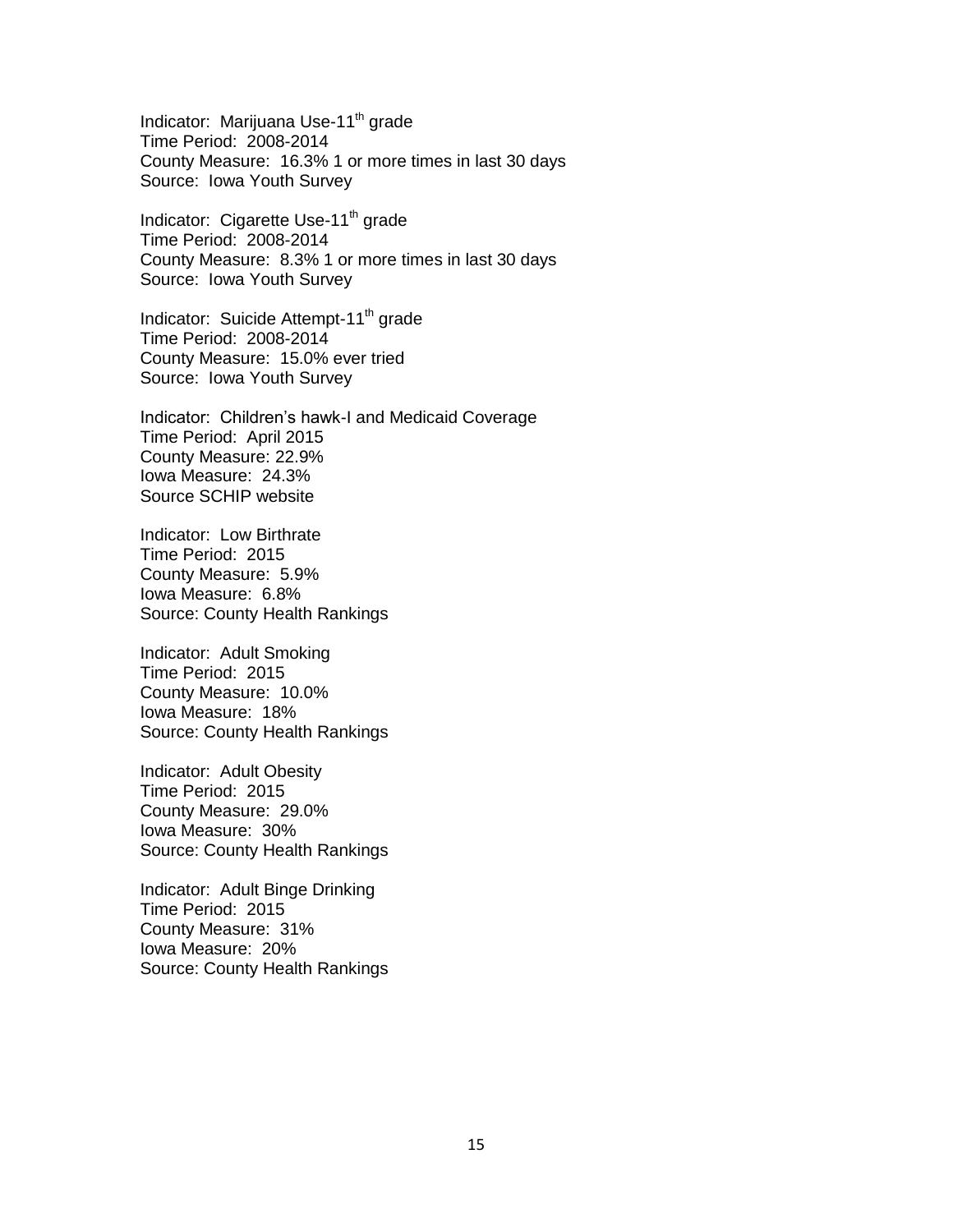Indicator: Uninsured Adults Time Period: 2015 County Measure: 8% Iowa Measure: 10% Source: County Health Rankings

Indicator: Children in Poverty Time Period: 2015 County Measure: 15% Iowa Measure: 16% Source: County Health Rankings

Additional information on needs of Other Counties in Service Area:

- A. Clayton County (Clayton County CHNA-HIP 2012)
	- Substance Abuse (tobacco, alcohol, illegal drugs) among youth
	- Obesity ages 2-12 years
	- Obesity age >18 years
	- Increased falls: hospitalized adults all ages especially over 65 years
- B. Jo Daviess County Illinois (Source Jo Daviess Co I-Plan)
	- Obesity
	- Intimate Contact Interpersonal Violence
	- Breast Cancer and low mammogram rates
	- Prostate Cancer and low PSA rates
- C. Grant County Wisconsin (Source Grant County Comm. Needs Assessment)
	- Access to healthcare including high cost of insurance, inadequate coverage, and lack of local providers (includes primary care, prescription coverage, long-term care, mental health, and substance abuse coverage)
	- Access to Dental Care >25% avoid dental care due to cost or lack of insurance
	- Environmental Health including high cost of energy, safe drinking water, safe food, and pollution/toxic substances
	- Substance abuse especially alcohol use among teens
- D. Jackson County (Source Jackson County CHNA-HIP report 2011)
	- Need for sewer and treatment system at Leisure Lake
	- Suicide prevention for youth
	- Alcohol consumption among 11<sup>th</sup> graders (goal increase by 5% those who report no alcohol consumption in last 30 days)
	- $\bullet$  Binge drinking among 11<sup>th</sup> graders

### **VI. Health Needs Identified**

Having assessed the data from both the Dubuque County CHNA-HIP report and the more recent U.S. census and county rankings data, UnityPoint Finley CHNA committee identified health needs or problems that impact Dubuque County.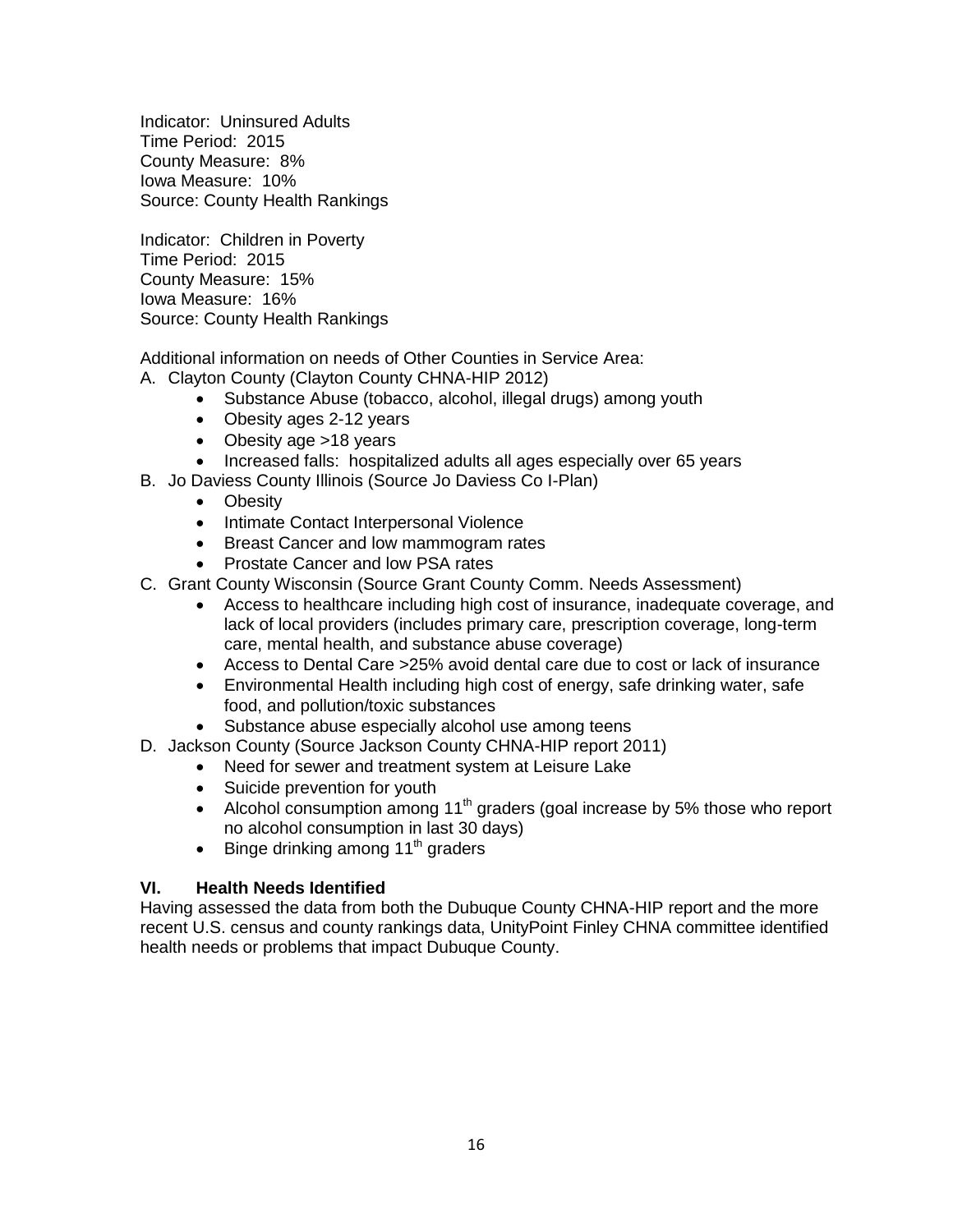The following health needs or issues were identified

- 1. Obesity: Need for increased physical activity and increased nutritional food access
- 2. Cancer
- 3. Access to mental health providers
- 4. Transition of medical, dental, mental health, and pharmacy care
- 5. Access to safe outdoor activity
- 6. Tobacco Cessation: Increased education in young adults
- 7. Communicable Disease prevention
- 8. Diabetes

#### **Top Dubuque area needs addressed in collaboration with community partners:**

- 1. Cancer: Finley already offers cancer screenings for community members determined to be at risk by their medical provider. Both Wendt Regional Cancer Center and Finley Radiology are involved in community screenings.
- 2. Access to mental health providers: Summit Center for older adults is a comprehensive inpatient and outpatient program which provided psychiatric services for people 55 and older.
- 3. Access to safe outdoor activity: This is being addressed through City of Dubuque implementation of B branch and expansion of biking/walking trails. City also working steadily to increase better street lighting and city cameras to decrease incidences of crime.
- 4. Tobacco Cessation: This issue is being addressed by the community with Dubuque Area Substance Abuse Tobacco Control Committee and Dubuque Wellness Coalition-both of which Finley is involved in.
- 5. Diabetes: Finley Babka Wellness/Kehl Diabetes Center offers community outreach and education classes. Weight loss and reducing obesity will have a tremendous impact on diabetes control.

### **Top Three Finley Hospital Priority Needs:**

The Finley CHNA Committee proceeded to prioritize the seven needs to narrow down to three top community needs.

Those top **community needs** are:

- 1. Obesity, both adult and childhood
- 2. Transition of medical, dental, mental health, and pharmacy care
- 3. Communicable Disease prevention

### **VII. Finley Community Health Needs Assessment Committee Recommendations**

The Finley Hospital Community Needs Assessment Committee recommends to the Hospital Board of Directors and the Administrative Team that future strategic planning sessions consider these top community needs:

- 1. Obesity, both adult and childhood.
- 2. Transition of medical, dental, mental health, and pharmacy care, including multi-level communication systems centered on the patient.
- 3. Prevention of communicable diseases including education, communication between providers, and public knowledge.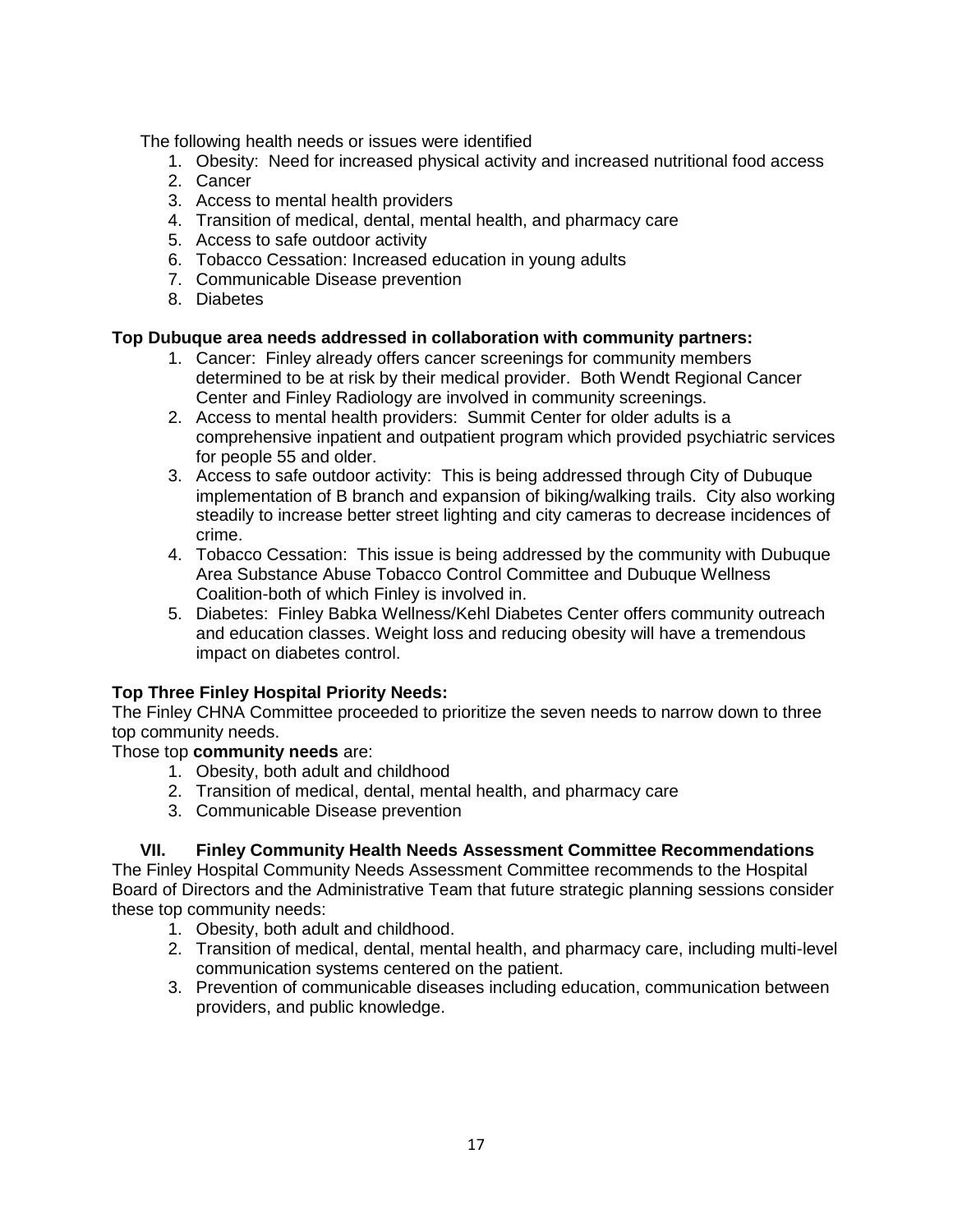## **VIII. Barriers to Implementation**

The Dubuque community and Finley service area has more than 150,000 residents and hundreds of community partners. This community demonstrates a high level of commitment and collaboration to succeed. That said, the varied complex needs identified in this report cannot all be accomplished due to funding limitations, lack of agency leadership, or simply competing initiatives.

Other barriers in meeting these community needs:

- Lack of sustainable funding for current and future projects
- Changes in future healthcare
- Changes within Medicaid
- Lack of sustainable community resources

### **IX. Implementation Plan**

The Finley Community Health Needs Assessment report has been submitted to Finley Chief Executive Officer and the Finley Board of Directors for review and approval.

Finley Hospital and the Dubuque VNA are already working with community partners to help achieve the County Health Improvement Plan through the Dubuque Wellness Coalition; and these collaborations will continue.

## **Top Three Community Needs Identified in the Finley Community Assessment:**

## **1. Obesity**

Implementation Plan 2016-2019

- a. Continued representation by Finley on the Dubuque County Wellness Committee.
- b. Dubuque VNA to research sustainable grant opportunities and support local food systems to increase access higher nutritional food access.
- c. Finley Babka Wellness/Kehl Diabetes Center, Cardiopulmonary Rehabilitation, and Finley dieticians to continue offering education classes to promote healthy eating to the community.
- d. Finley Human Resources to continue to develop incentives and rewards for employee health and wellness activities, including financial incentives to meet current BMI standards and tobacco cessation.
- e. Finley to continue offering discounted and free gym memberships to employees and families.
- f. Finley will explore comprehensive weight loss programs to implement in local physician offices.
- g. Finley will support securing commitments from participating partner organizations and coalition members to assist in implementing and supporting environmental change.

### **2. Transition of medical, dental, mental health, and pharmacy care**

Implementation Plan 2016-2019